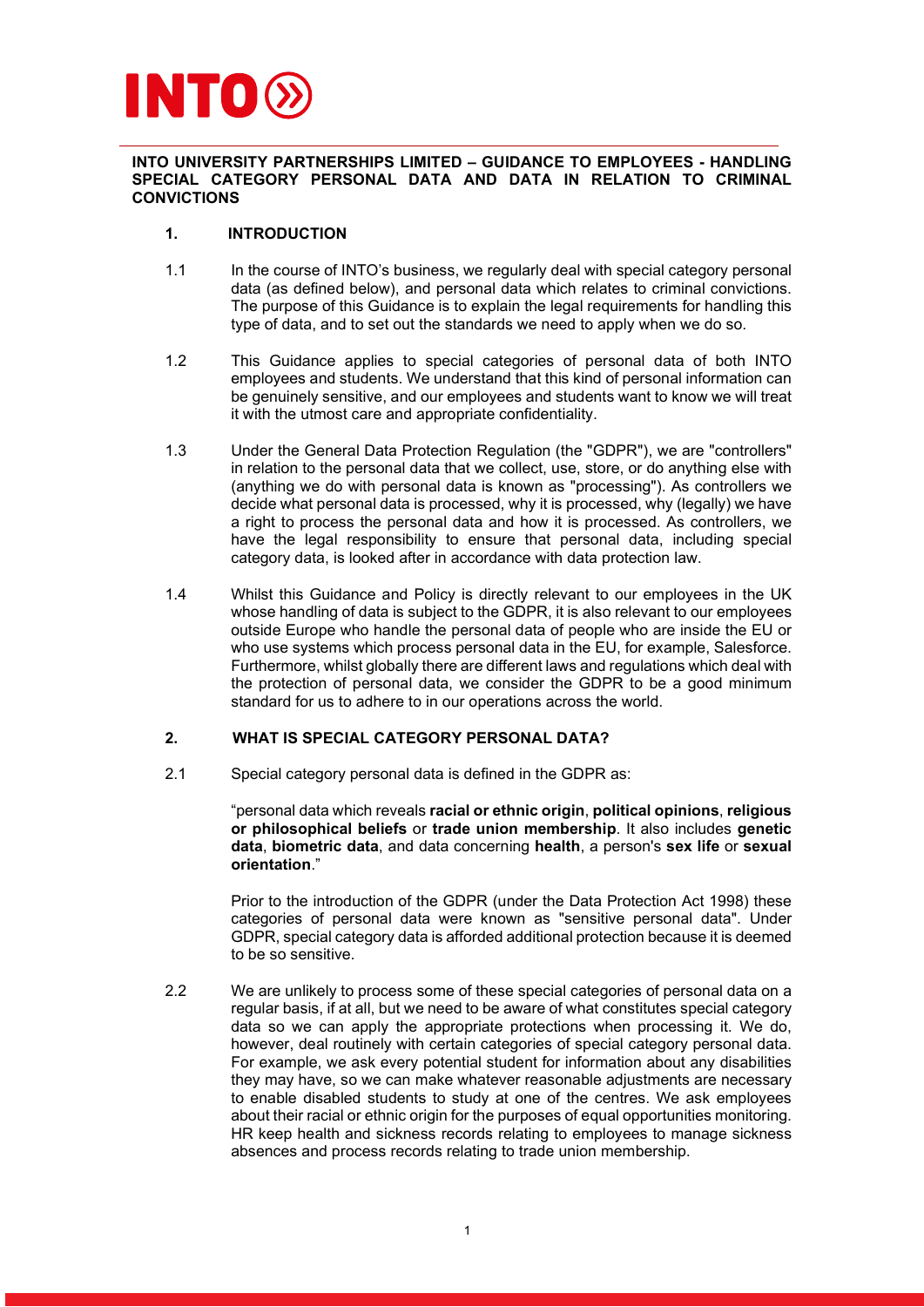2.3 In order to be compliant in our data processing, we need to make sure that all our processing activities are necessary, have a legal basis, are supported (in most cases) by an appropriate policy document (further details below), and that we are transparent about what we are doing and why we are doing it.

# 3. PERSONAL DATA RELATING TO CRIMINAL CONVICTIONS AND OFFENCES

- 3.1 As well as special category data, we also process certain "criminal conviction data" in relation to both students and employees.
- 3.2 This kind of personal data is also given particular protection under GDPR, for similar reasons to the protection given to special category data. The rules for processing criminal offence data are separate to the special category data rules, but there is significant overlap.
- 3.3 Further guidance in relation to the handling of "criminal offence" data is provided at Paragraph 6 below.

## 4. PROCESSING SPECIAL CATEGORY DATA – LEGAL BASIS

- 4.1 As with the processing of all personal data, when we process special category data, we must first have a lawful basis for doing so. This is known as the "Article 6 basis". A list of all Article 6 bases can be found here: https://gdpr-info.eu/art-6 gdpr/
- 4.2 One Article 6 basis is "consent". However, consent to processing should be a genuine choice. Guidance from the Information Commissioner's Office (the "ICO", the regulator for data protection in the UK) states "if you would still process the personal data without consent, asking for consent is misleading and inherently unfair". Consent is only one lawful basis for processing and is not always the most appropriate or easiest basis to rely on, particularly given an individual can withdraw their consent to the processing at any time. We therefore only rely on consent where this is specifically required by law, for example, in relation to our direct marketing activities.
- 4.3 We also rarely rely on the "vital interests" basis (which is aimed at life or death situations, for example, providing a student's personal data to emergency services), or the "public interest" basis (which is more commonly used by public authorities, for example, by our university partners).
- 4.4 This, therefore, leaves the bases of "contract", "legal obligation" and "legitimate interests" as the bases we most often rely on for our processing of personal data, including special category data. GDPR requires us to keep a Record of Processing Activity ("ROPA") which documents all of the processing activities we undertake and identifies our legal basis for each activity. The ROPA is maintained by our DPO, Veronica Morrison. If you have any queries relating to the ROPA, please contact veronica.morrison@intoglobal.com You should also contact the DPO each time a new processing activity is undertaken or an existing processing activity is amended to ensure the ROPA is accurate and up to date in terms of all our processing activities.

## 5. ADDITIONAL LEGAL CONDITIONS

5.1 In addition to identifying an Article 6 basis required to process any and all personal data, to process special category personal data we also need to meet a further legal basis as set out in the GDPR. This is known as the "Article 9 basis": https://gdpr-info.eu/art-9-gdpr/. Depending on which Article 9 basis is appropriate, we may also still need to satisfy a further condition as set out in Schedule 1 of the Data Protection Act 2018 (the "DPA"), and as described in paragraphs 5.3 and 5.4 below.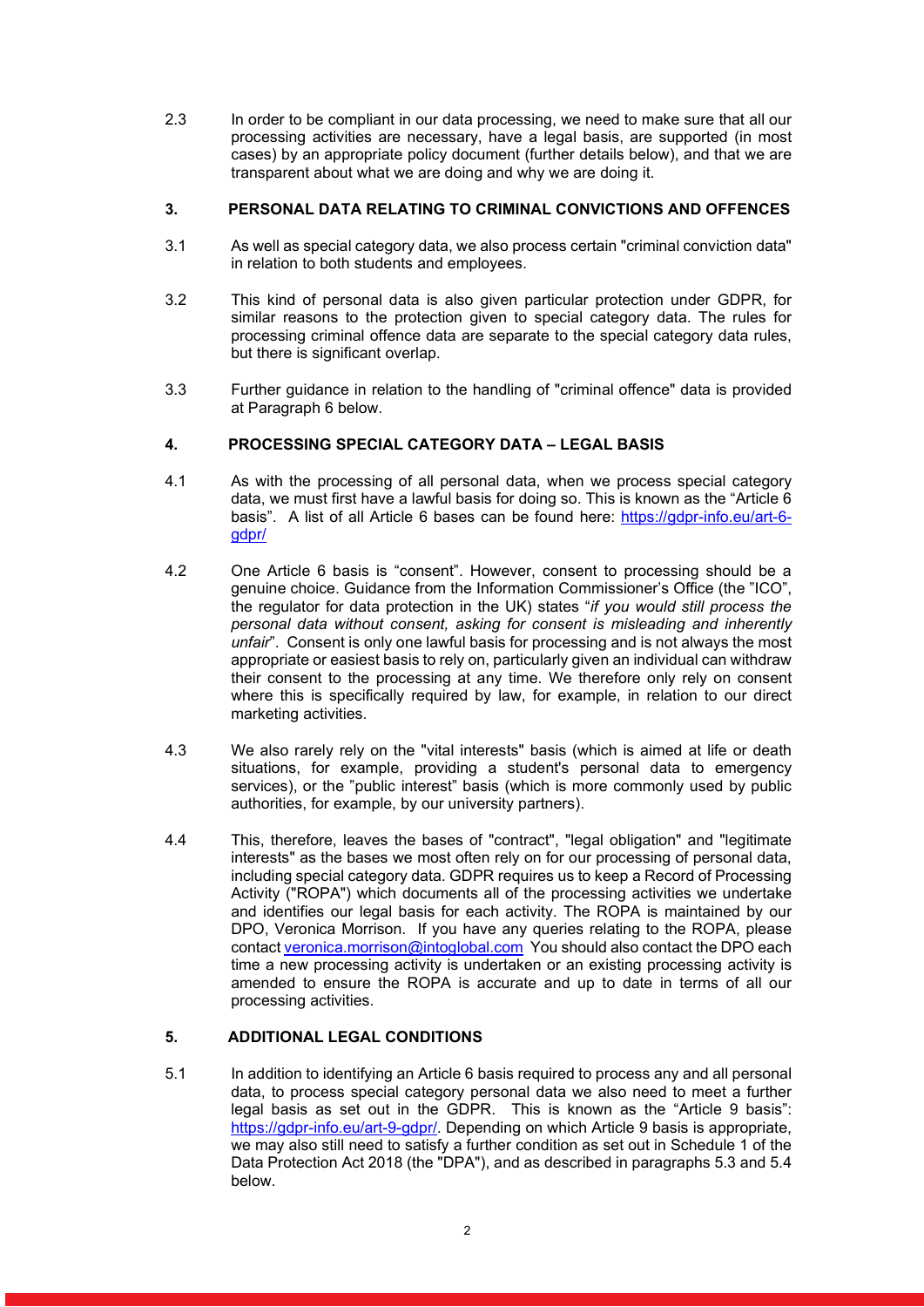- 5.2 The Article 9 bases for the processing of special category data are summarised below:
	- (a) Explicit consent;

(b) Necessary for the purposes of employment, social security and social protection;

- (c) Protection of vital interests;
- (d) Processing carried out by not-for-profit bodies;
- (e) Data made public by the data subject;
- (f) Legal claims;
- (g) Substantial public interest;
- (h) Preventative or occupational medicine, health or social care;
- (i) Public health;
- (j) Archiving in the public interest, scientific or historical research.
- 5.3 If we are relying on bases (b), (g), (h), (i) or (j) the DPA states the processing must still meet further conditions, which are set out in Schedule 1 of the DPA. While Schedule 1 sets out a large number of "substantial public interest" conditions that can be relied on, very few will be relevant to the purposes for which we would normally process special category personal data. Additionally, they are narrow in their application. Further, if we rely on the "substantial public interest" basis, we must have an "appropriate policy document" in place. Our "appropriate policy document" is attached to this Guidance at Appendix 1 (the "Policy"). Our ROPA also needs to confirm which Article 9 bases we are relying on for each processing activity that relates to the processing of special category data.
- 5.4 Our "appropriate policy document" explains our procedures for complying with the data protection principles set out in the GDPR and identifies the appropriate Schedule 1 condition for each of our activities involving the processing of special category data.

## 6. PROCESSING CRIMINAL OFFENCE DATA – LEGAL BASIS

- 6.1 As stated above, under the GDPR, we can only process personal data (of any type) if we have a lawful Article 6 basis to do so.
- 6.2 In addition to having an Article 6 basis, the processing of personal data relating to criminal convictions and offences must be specifically authorised by law.
- 6.3 As with the processing of special category personal data, this authorisation can be found in the DPA, which sets out the limited, specific set of circumstances in which such processing is authorised. All of the Schedule 1 conditions for the processing of special category data are available (paragraphs 1-28), as well as the additional conditions set out below:

|    | Paragraph   Condition relating to       |
|----|-----------------------------------------|
| 29 | Consent                                 |
| 30 | Protecting individual's vital interests |
| 31 | Processing by not-for-profit bodies     |
| 32 | Personal data in the public domain      |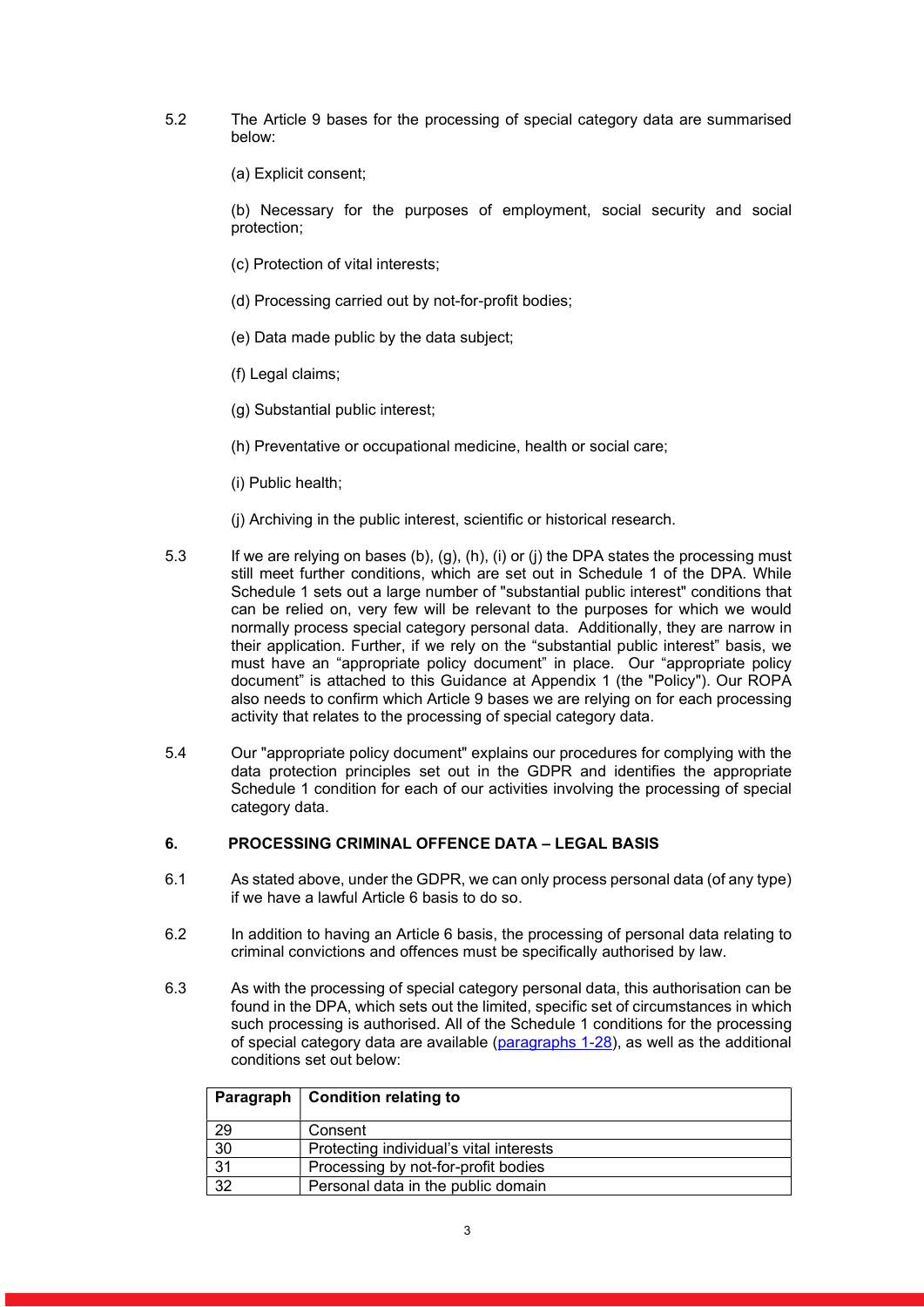| 33              | Legal claims                                                                              |
|-----------------|-------------------------------------------------------------------------------------------|
| $\overline{34}$ | Judicial acts                                                                             |
| $\overline{35}$ | Administration of accounts used in commission of indecency offences<br>involving children |
| 36              | Extension of conditions in Part 2 referring to substantial public interest                |
| $\overline{37}$ | Extension of insurance conditions                                                         |

- 6.4 The rules for processing criminal offence data are similar to those set out above for processing special category data including having an "appropriate policy document" in place.
- 6.5 When we process criminal offence data, we will usually rely on either the conditions relating to employment, social security and social protection, a statutory purpose, or when we consider the processing to be necessary for the purposes of the prevention or detection of an unlawful act.
- 6.6 It is unlikely we would seek the consent of either students or employees (except in very limited circumstances) in order to process criminal offence data. As noted above consent requires careful management and should only be sought where there is an intention to offer the data subject a genuine choice and where we are confident the data subject will not withdraw their consent to the processing.

## 7. CRIMINAL OFFENCE DATA IN RELATION TO STUDENTS

- 7.1 We only collect criminal offence information in relation to students where there is a specific and proportionate need for us to do so, for example, in relation to the issuance of a CAS. Relating to this, UCAS no longer asks all applicants to declare any relevant unspent criminal convictions, but still asks applicants of courses which lead to professions which are exempt from the Rehabilitation of Offenders Act 1974 to make such a declaration.
- 7.2 Given the high threshold we are required to meet to process data relating to criminal convictions, we need to be certain that we have a good reason to ask applicants to provide this information to us. As noted above, we need to satisfy an Article 6 basis, an Article 10 basis and a condition from Schedule 1 of the DPA. If we have a mandatory statutory obligation to process criminal offence data, for example, because it is a requirement of the Immigration Rules, we may rely on the Article 6 basis, where the "processing is necessary for compliance with a legal obligation to which the controller is subject", and on the relevant provisions of the DPA where the processing is necessary "for the exercise of a function conferred on a person by an enactment or the rule of law".
- 7.3 There may also be circumstances in which we process criminal offence data where we have a non-mandatory statutory basis for doing so, in reliance on the Article 6 basis where the "processing is necessary for the performance of a task carried out in the public interest or in the exercise of official authority vested in the controller." Although this basis is more often relied upon by public authorities, it may be relevant for us if we can reasonably say that any of the activities for which we are processing criminal offence data are in the public interest, for example where it is necessary for the prevention or detection of an unlawful act.
- 7.4 As with all personal data we process, including special category personal data, we need to identify each processing activity relating to criminal offence data and record it in our ROPA, together with the lawful Article 6 basis and the additional condition under the DPA.
- 7.5 We may also ask applicants to provide us with criminal offence data when we have wider safeguarding concerns. This might happen in centre, for example, in connection with a particular type of accommodation. We will only ask for a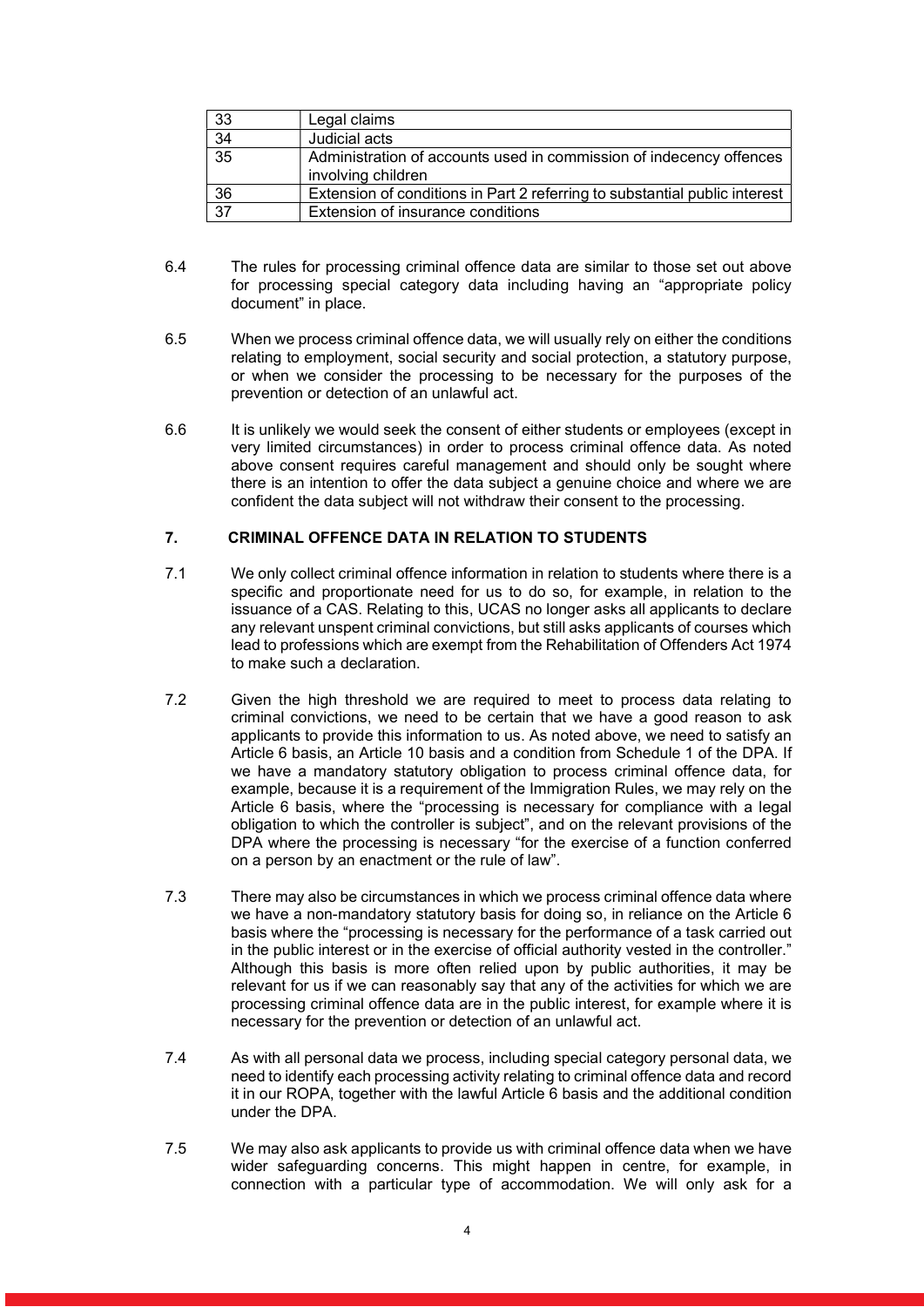declaration of criminal offence data once a student has accepted an offer of accommodation (or in relation to whichever stage of the student journey for which such data may be relevant).

## 8. CRIMINAL OFFENCE DATA IN RELATION TO EMPLOYEES

- 8.1 We process information in relation to criminal convictions and offences only in the context of the recruitment for and management of certain posts, for example teaching and other roles where unaccompanied contact with minors is required, or in relation to certain roles in Finance, Human Resources or Legal. This is because posts of this nature may require a Criminal Records Certificate, or an Enhanced Criminal Records Certificate. We may also process such information in certain other scenarios where our employees may come into contact with students (for example, where a security pass may be required to access a building where students are present).
- 8.2 We ask applicants for these posts (and employees who may otherwise come into contact with minors) to submit personal data to a third-party provider which carries out a check with the Disclosure and Barring Service (DBS). In the case of applicants who are applying for a job with us, a DBS check is only made to a preferred candidate once we have made a conditional offer of employment and which is subject to a satisfactory DBS check or equivalent in Northern Ireland and Scotland. The successful applicant is sent a link from HR which they open to submit their personal data prior to verification of the original documents between the employee and HR. When the check has been completed, both we,( via HR) and the applicant, are notified if there is any "content on record".
- 8.3 If we are notified that there is "content on record", we will contact the applicant to ask for more detailed information. If an applicant is unwilling to provide us with this information, it is likely that any offer of employment will be withdrawn.
- 8.4 When we process this data, we do so on the basis that it is necessary for us to comply with a legal obligation (our Article 6 basis), and it is necessary for the purpose of exercising our rights (or performing our obligations) as a controller in connection with employment (our Schedule 1 condition). We do not rely on consent as the basis for this processing.

## 9. INFORMATION SECURITY

- 9.1 We are committed to the highest standards of information security when processing any personal data.
- 9.2 In relation to all personal data, including special category and criminal offence data, the GDPR requires us to:
	- 9.2.1 use technical or organisational measures to ensure personal information is kept secure, including protection against unauthorised or unlawful processing and against accidental loss, destruction or damage;
	- 9.2.2 implement appropriate technical and organisational measures to demonstrate that we have considered and integrated data compliance measures into our data processing activities; and
	- 9.2.3 be able to demonstrate that we have used or implemented such measures.
- 9.3 Employees should ensure they are familiar with our Information Security Policies and apply best practice guidance to establish and maintain appropriate security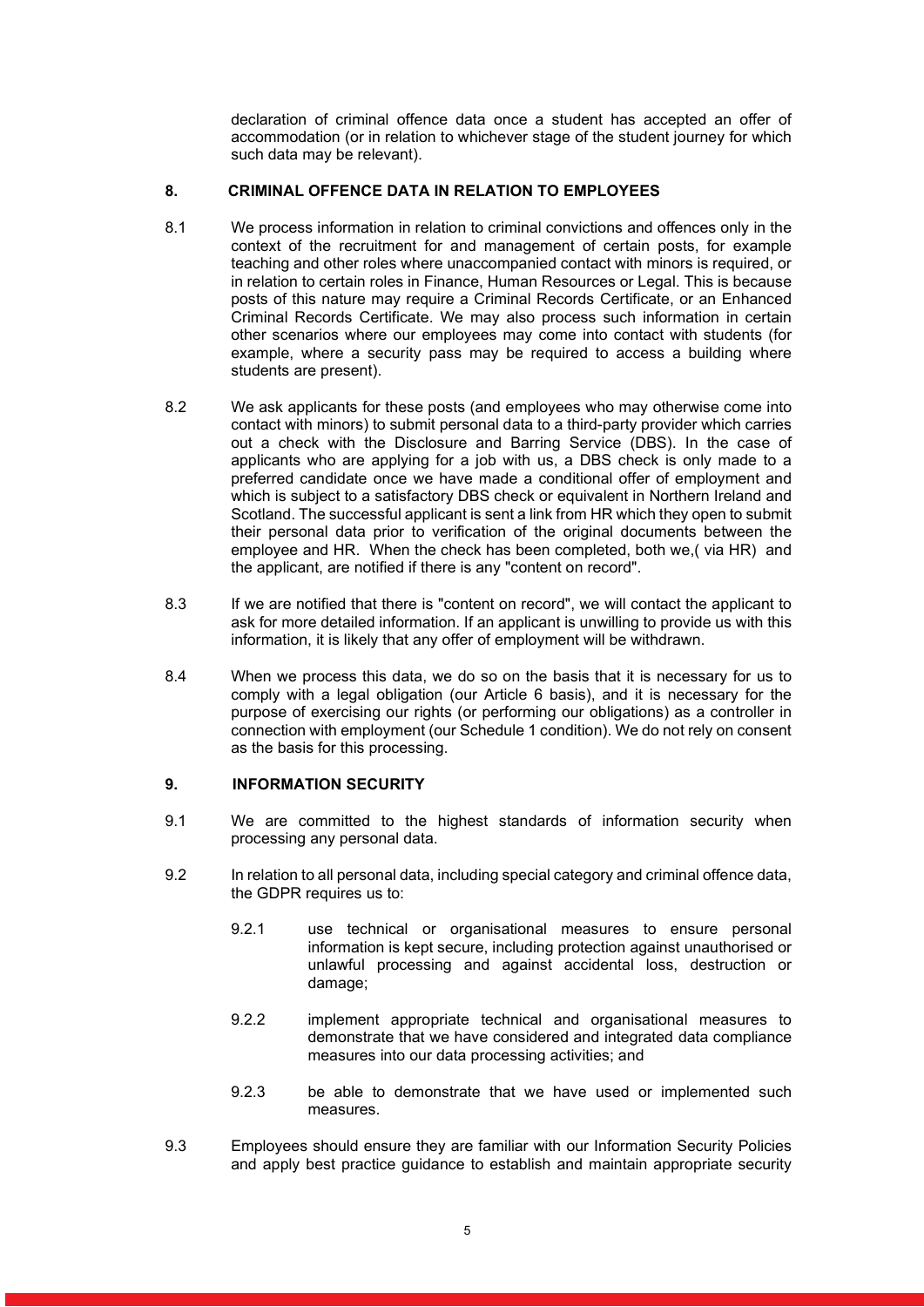arrangements and technical and organisational measures for the type of personal data they access in the course of their work.

- 9.4 Keeping personal data safe is a responsibility for all of us. For further information, please refer to these IT policies:
	- 9.4.1 Information Security Policy;
	- 9.4.2 Acceptable Use of IT Policy;
	- 9.4.3 Asset Management Policy; and
	- 9.4.4 Data Transfer Policy

Copies of these can be found in the Information Security and Technology Use sections on **INTONET** / Policies

9.5 In addition to the above, INTO is currently developing a Data Retention Policy with a Data Retention Schedule which will specify the different retention periods for different types of data, both personal and non-personal, held within the organisation. This will be circulated once finalised and training will be provided as required. Please keep an eye out for further information in this regard.

## 9.6 Computers and IT

- 9.6.1 We ensure that password protection and encryption is used where available on our systems and equipment in order to maintain confidentiality.
- 9.6.2 When a password protected document is sent or otherwise made available, the password must be sent to the recipient of the document by separate means, for example, by text. Spreadsheets and other documents containing personal data must always be password protected before they are shared.
- 9.6.3 Computers and other electronic devices must be password protected and those passwords must be changed on a regular basis or when required to do so by the IT department. Passwords must not be written down or given to others.
- 9.6.4 Computers and other electronic devices must be locked when not in use and when you leave your desk, to minimise the risk of accidental loss or disclosure. Equipment must be kept safe when in public areas to avoid theft or damage.
- 9.6.5 Confidential information and personal data must not be copied onto an external storage medium such as USB stick, CD/DVD, or uploaded to a Cloud storage/sharing service that has not been provided by INTO's IT team
- 9.6.6 Employees must ensure they do not introduce viruses or malicious code on to company systems. Software must not be installed on INTO equipment or downloaded from the internet without prior approval from the IT team. Employees should contact Dave Colwell dave.colwell@intoglobal.com for guidance on appropriate steps to be taken to ensure compliance.
- 9.6.7 Mobile/cell phones or Tablets provided by the organisation must be kept locked when not in use and be safe and secure by either PIN or biometric security. When in public areas devices must be kept secure to avoid theft.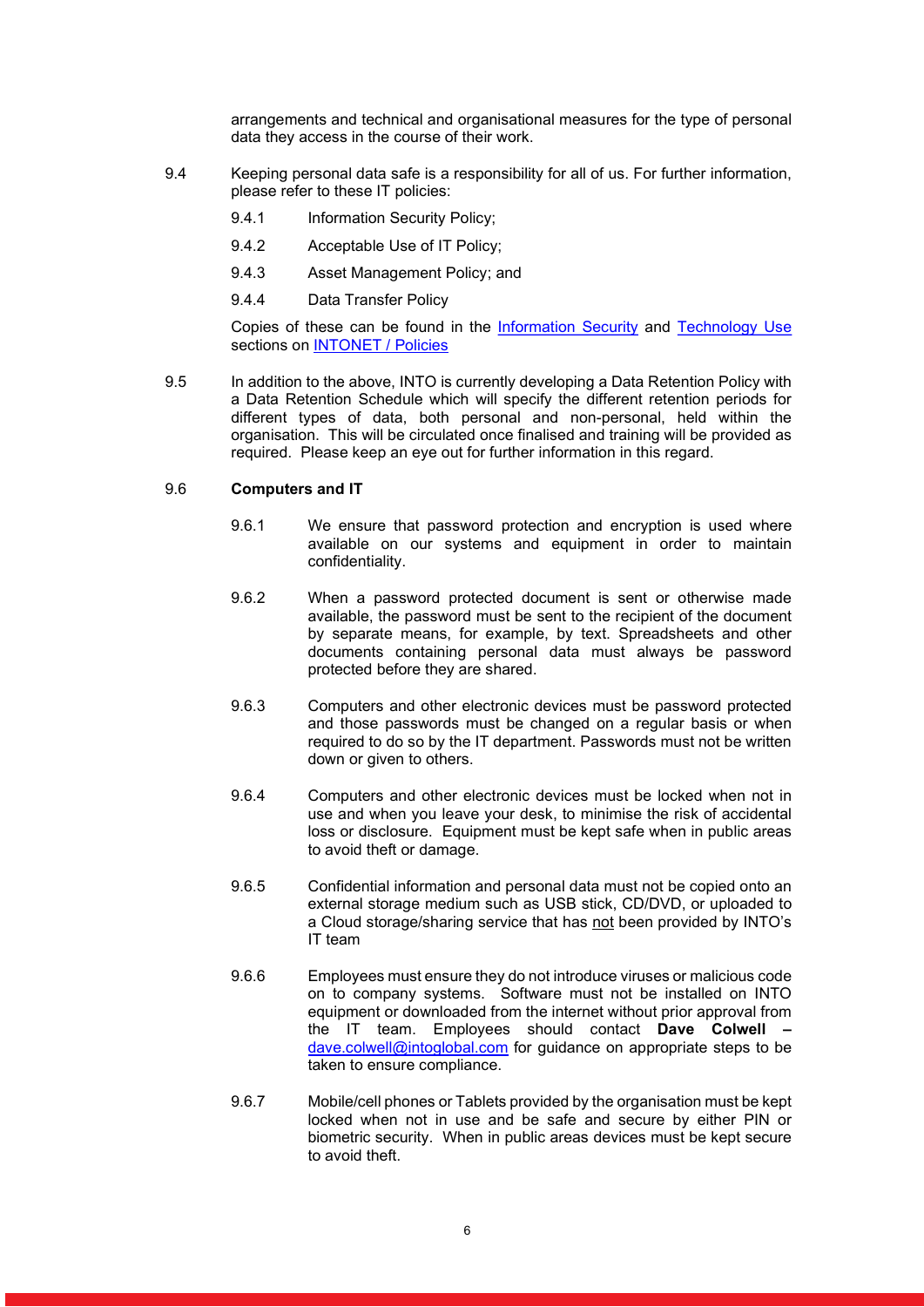## 9.7 Personal email and cloud storage accounts

- 9.7.1 Cloud file storage solutions that are not provided by INTO's IT team must not be used, these include, but are not limited to, Google, Yahoo, OneDrive (Personal), DropBox, iCloud and, in addition, online large file sharing services. These solutions do not provide the level of security necessary for INTO's document sharing and collaboration requirements.
- 9.7.2 Email solutions not provided by INTO's IT team must not be used for any INTO business. All email communications must be conducted using the provided 'intoglobal.com' email account.

## 10. HUMAN RESOURCES INFORMATION

- 10.1 Given the internal confidentiality of personnel files, access to such information is limited to the HR Department although certain elements of an employee's records are also visible to line managers. Except as provided in individual roles, other employees are not authorised to access that information.
- 10.2 Any employees in a management, supervisory or Human Resources role or involved in recruitment must keep personnel data strictly confidential.
- 10.3 We handle requests from employees for access to their personal data in accordance with our employee privacy policies:
	- 10.3.1 Global Privacy Notice for Employees and
	- 10.3.2 CCPA Privacy Notices for Employees.

#### 11. TRAINING

- 11.1 All employees will receive training on the key principles of data protection legislation to help them understand how their role may be affected and what their data protection responsibilities are. New joiners will be required to complete our online data protection training as part of the induction process run by HR. Further training will be provided at least every two years or whenever there is a substantial change in the law or our policies and procedures.
- 11.2 The DPO will continually monitor training needs but if you feel that you need further training on any aspect of the relevant data protection law or our Information Security policies, please contact the DPO.

#### 12. REPORTING DATA BREACHES

- 12.1 All of us have an obligation to report actual or potential data protection breaches. This allows us to:
	- 12.1.1 investigate the incident and take remedial steps if necessary;
	- 12.1.2 maintain a register of such incidents as required by current data protection laws; and
	- 12.1.3 make any applicable notifications to the Data Protection Regulator.
- 12.2 Please report any actual or suspected personal data breaches or related incidents to your line manager and the DPO as soon as you become aware that there is or may be such an issue. Please complete the online Data Breach Report Form and refer to:
	- 12.2.1 Guidance on Data Breaches & Reporting.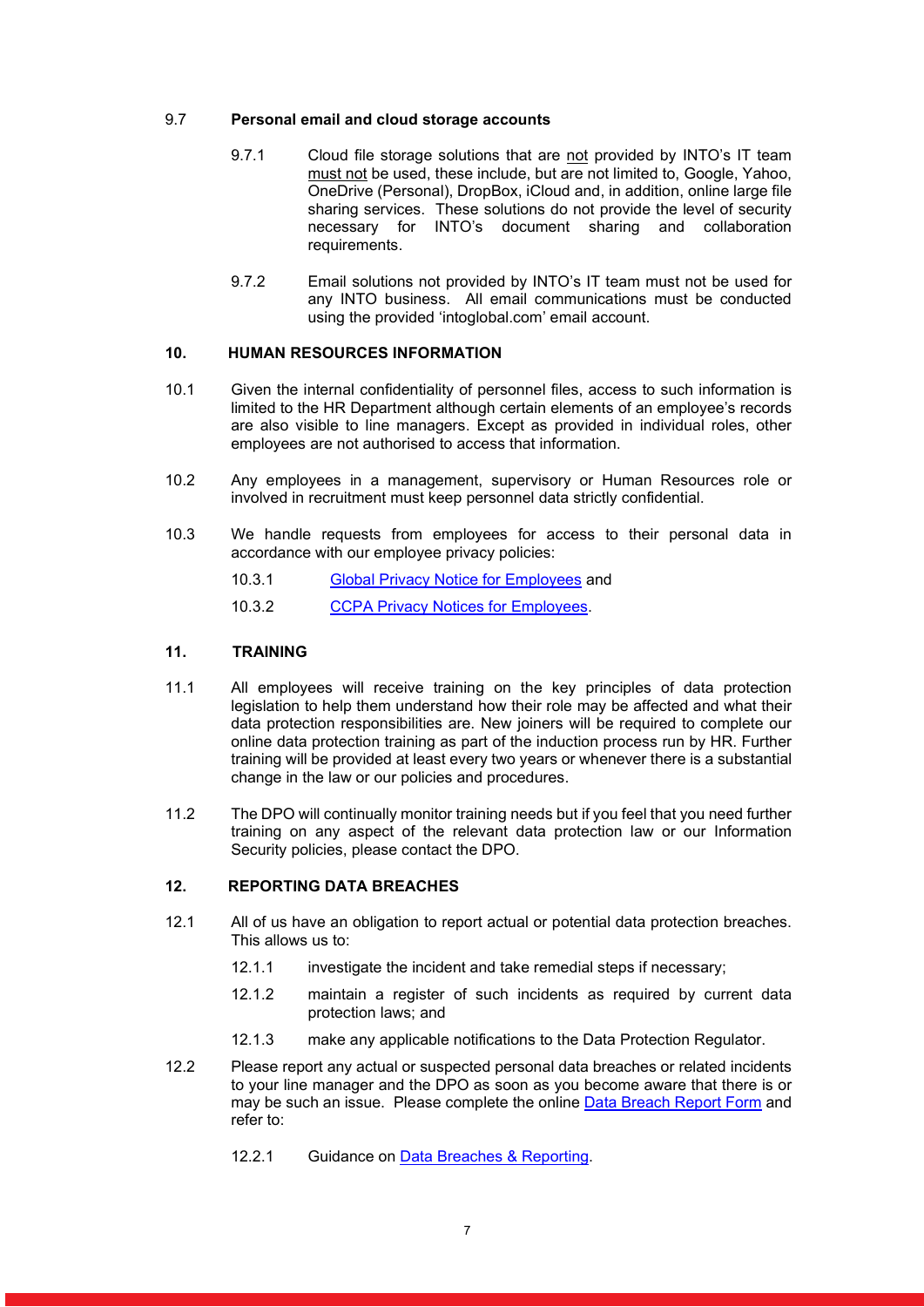#### INTO UNIVERSITY PARTNERSHIPS LIMITED – APPROPRIATE POLICY DOCUMENT – SPECIAL CATEGORY AND CRIMINAL OFFENCE DATA

- 1. In the course of our business, we need to process both Special Category ("SC") data and Criminal Offence ("CO") data. When we undertake such processing we comply with the General Data Protection Regulation (the "GDPR") and the Data Protection Act 2018 (the "DPA") as well as any further laws, codes of practice or guidance in relation to processing personal data and privacy which are either enacted or published by a relevant supervisory authority and which are applicable to us from time to time.
- 2. Specifically, our processing of SC and CO data complies with Articles 9 and 10 of the GDPR, Schedule 1 of the DPA, and the data protection principles set out in the GDPR. The purpose of this policy document is to explain how our processing of this kind of data is consistent, where applicable, with these articles, conditions and principles, as well as to tell you about the length of time we need to hold such data.

## 3. WHAT IS SC DATA?

- 3.1 Article 9 of the GDPR defines SC data as being personal data which includes or reveals:
	- 3.1.1 Racial or ethnic origin;
	- 3.1.2 Political opinions;
	- 3.1.3 Religious or philosophical beliefs;
	- 3.1.4 Trade union membership;
	- 3.1.5 Genetic data;
	- 3.1.6 Biometric data for the purpose of uniquely identifying a natural person;
	- 3.1.7 Data concerning health; and
	- 3.1.8 Data concerning a natural person's sex life or sexual orientation.
- 3.2 Article 10 of the GDPR covers the processing of personal data which relates to criminal convictions, criminal offences, or related security measures.
- 3.3 Data protection law says that we can only process SC data if one of the conditions in Article 9(2) GDPR and/or in Schedule 1 of the DPA applies. If we process CO data, then this too must be on the basis of one of the Schedule 1 conditions.
- 3.4 Most of the conditions for processing SC or CO data also require us to have this document in place (an "Appropriate Policy Document") which explains our procedures for compliance, and for the retention and erasure of the data.

## 4. DESCRIPTION OF THE DATA WE PROCESS

- 4.1 We process special category data about our employees, prospective employees and former employees, including medical data, data in relation to physical or mental health, passport details and details in relation to equal opportunities monitoring. In each case, we process this data because it is necessary for us to fulfil our obligations or exercise our rights as an employer.
- 4.2 We process CO data about our employees, prospective employees and former employees as a part of our background checks, or where we need to comply with a legal obligation.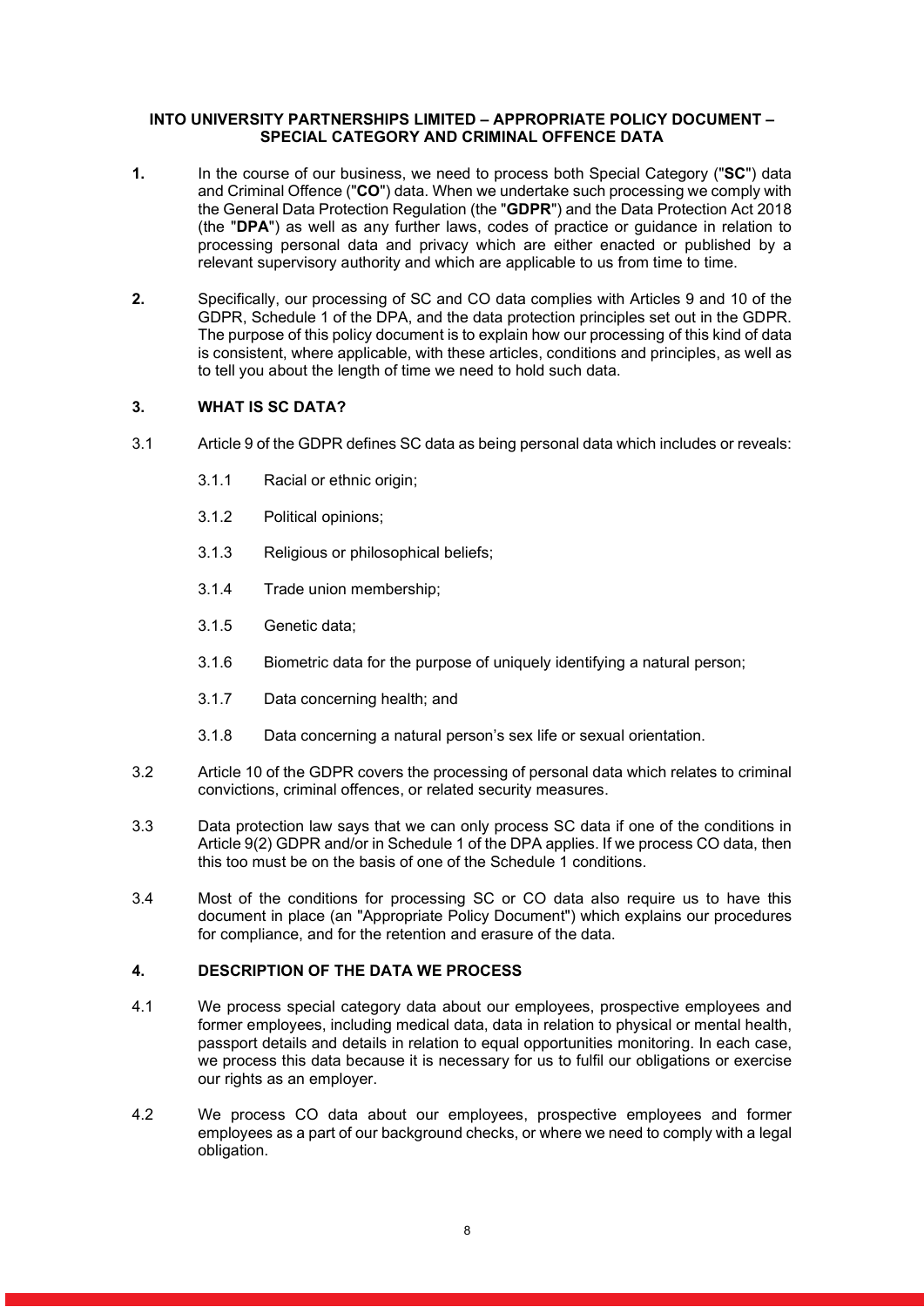4.3 We also process SC and CO data about our students and prospective students including medical data, data in relation to disabilities, physical or mental health, details in relation to equal opportunities monitoring and criminal convictions.

## 5. SCHEDULE 1 CONDITIONS

5.1 We rely on the following Schedule 1 conditions when we process SC data:

## 5.2 Part 1, Schedule 1 – Employment, Health and Research etc

5.2.1 Paragraph 1(1)(a) employment, social security and social protection.

Processing includes:

- (a) employee health data, and the passport details of prospective employees in accordance with the above condition when we manage business travel and in connection with employee familiarisation trips;
- (b) medical data, physical or mental health data and ethnicity data in accordance with the above condition to create and maintain a personnel file;
- (c) health data in accordance with the above condition to determine absences from work in the context of payroll requirements, and for pension administration.

## 5.3 Part 2, Schedule 1 – Substantial Public Interest Conditions

5.3.1 Paragraph 6(1) and (2)(a) statutory, etc. purposes

Processing includes

- (a) ethnicity data and other SC data in accordance with the above condition where we are required to monitor equality of opportunity;
- (b) student and prospective student disability data in accordance with the above condition to ensure that we can make reasonable adjustments necessary to ensure equality of access to student accommodation;
- (c) student and prospective student ethnicity data in accordance with the above condition in relation to compliance with visa conditions.
- 5.3.2 Paragraph 8(1) equality of opportunity or treatment.
- 5.3.3 Paragraph 10(1) preventing or detecting unlawful acts.
- 5.3.4 Paragraph 18(1) safeguarding of children and of individuals at risk.
- 5.4 We only process CO data where such processing is consistent with the following purposes in Parts 1 and 2 of Schedule 1:
	- 5.4.1 Paragraph 1(1)(a) employment, social security and social protection.
		- (a) criminal conviction data in accordance with the above condition when we recruit employees.
	- 5.4.2 Paragraph 6(1) and 6(2)(a) statutory, etc. purposes.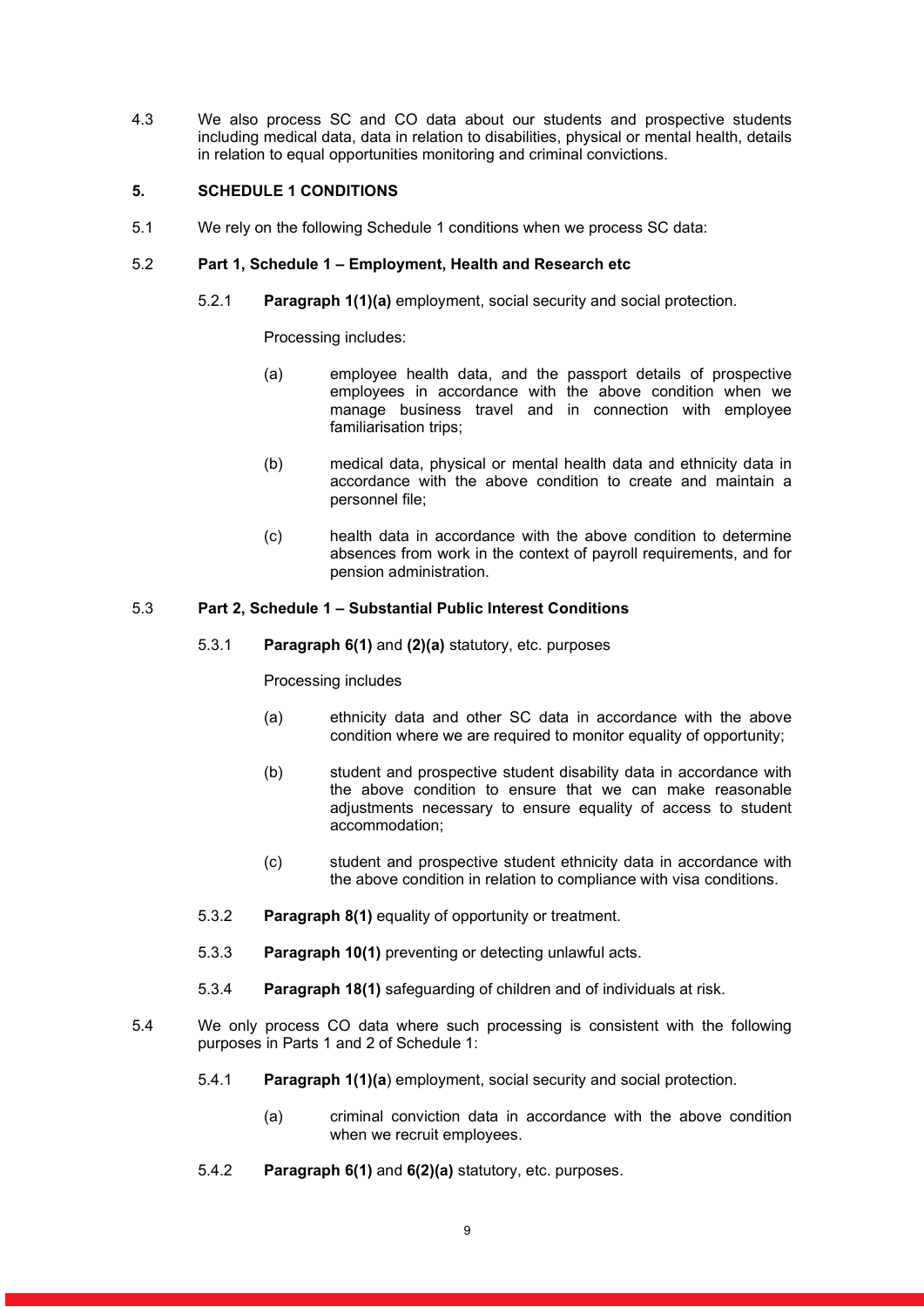- (a) criminal conviction data to comply with our obligations under immigration law.
- 5.4.3 Paragraph 10(1) preventing or detecting unlawful acts.

## 6. PROCEDURES FOR COMPLYING WITH THE PRINCIPLES

6.1 The GDPR sets out a number of principles in relation to the processing of personal data. These are set out below, together with measures we have taken to ensure that our processing of SC and CO data is in compliance with them.

## 6.2 Accountability

- 6.2.1 The GDPR requires us not only to comply with the data protection principles set out below, but to be able to demonstrate that we comply with them.
- 6.2.2 We have adopted several measures to meet this accountability requirement, including:
	- (a) appointing a Data Protection Officer to oversee our compliance and to ensure that data protection is at the heart of our decision making;
	- (b) implementing and maintaining an accurate record of our processing activities;
	- (c) implementing technical and organisational measures to protect the personal data that we process;
	- (d) putting a process in place to ensure that appropriate agreements are in place with organisations with whom we share personal data;
	- (e) ensuring we have appropriate privacy policies in place, and that our processing is consistent with them; and
	- (f) carrying out, where necessary, data privacy impact assessments.

## 6.3 Principle (a): processing must be lawful, fair and transparent

- 6.3.1 GDPR states that processing must be lawful, fair and transparent. For processing to be lawful, it must be specifically consented to by the data subject, or be necessary for one of the reasons set out in Article 6 of the GDPR. If the processing relates to SC or CO data, one of the Schedule 1 conditions must also apply.
- 6.3.2 We have identified a lawful basis for our processing, and a further Schedule 1 condition where the processing involves SC or CO data.
- 6.3.3 We set out our lawful bases for our processing (and the further conditions on which we rely) in our privacy notices, in greater detail in our Record of Processing Activity, and in this document. Our privacy notices provide transparent information about our processing.
- 6.3.4 We only process personal data in ways people would reasonably expect and use data privacy impact assessments and legitimate interests assessments to ensure that our processing is fair.
- 6.3.5 We are open and honest when we collect SC or CO data and do not mislead people about how we use it.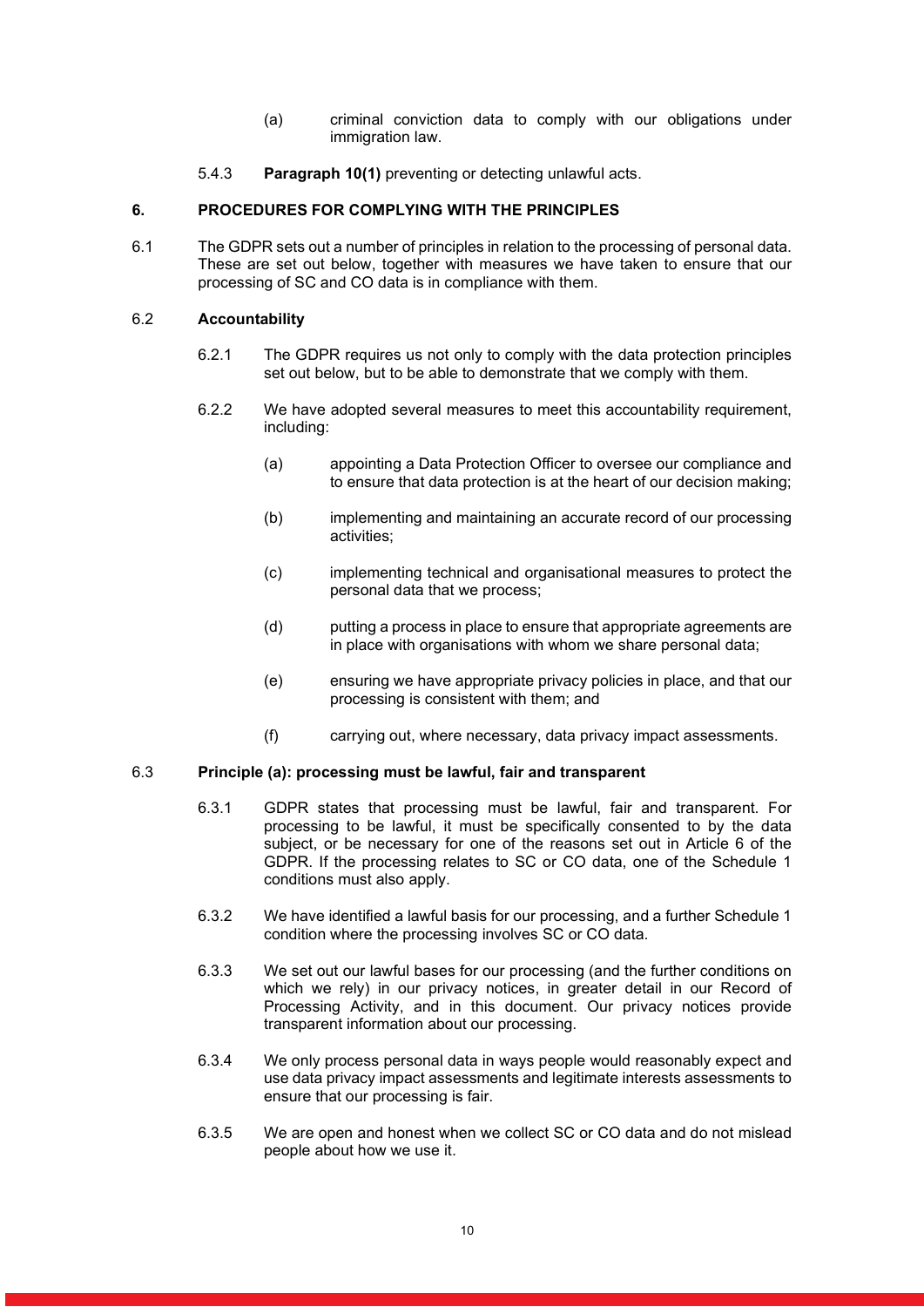#### 6.4 Principle (b): personal data must be collected for specific and legitimate purposes and processed in accordance with those purposes

- 6.4.1 Our privacy notices explain the purposes for which we process personal data, and we do not process personal data for purposes other than these.
- 6.4.2 We process SC data and CO data only where it is necessary for the purposes set out in one of the Schedule 1 conditions.
- 6.4.3 We do not process personal data for purposes which are incompatible with the purposes for which they were originally collected (unless this is to comply with a legal obligation, or to exercise a function which is set out in law).

#### 6.5 Principle (c): personal data must be adequate, relevant and limited to what is necessary for the stated purposes

- 6.5.1 We aim to ensure we have sufficient SC and CO data for the purposes set out in the Schedule 1 conditions above, but do not collect or otherwise process SC or CO data in excess of what we require for these purposes.
- 6.5.2 If the DPO becomes aware that personal data is provided to us which is not relevant for our purposes, we will require employees to erase it.
- 6.5.3 We use national guidance and take external advice to help us determine what information we need to process.

#### 6.6 Principle (d): personal data must be accurate and, where necessary, kept up-todate

- 6.6.1 We have processes in place to check the accuracy of the SC and CO data we hold, and we record the source of such data.
- 6.6.2 We correct any inaccuracies in the SC and CO data we hold when data subjects exercise their rights under Article 16.
- 6.6.3 We keep a record of any challenges to the accuracy of the personal data we hold.

#### 6.7 Principle (e): personal data must be retained for no longer than necessary

- 6.7.1 We are considering how long we need to process the SC and CO data for to enable us to justify the retention period we decide upon.
- 6.7.2 As part of our Data Retention Policy and Schedule, we will implement reviews of the SC and CO data we hold and seek to erase it when it is no longer necessary for the purposes for which it was collected.

## 6.8 Principle (f): personal data must be kept securely

- 6.8.1 We use encryption and pseudonymisation where we consider it appropriate for the level of sensitivity of the SC or CO data that we are processing.
- 6.8.2 We have, and have implemented, an information security policy.
- 6.8.3 We train our employees in the secure handling of SC and CO data in particular, and personal data in general.
- 6.8.4 We limit access to personal data to those of our employees, agents, contractors and third parties to those who have a business need to know the information.